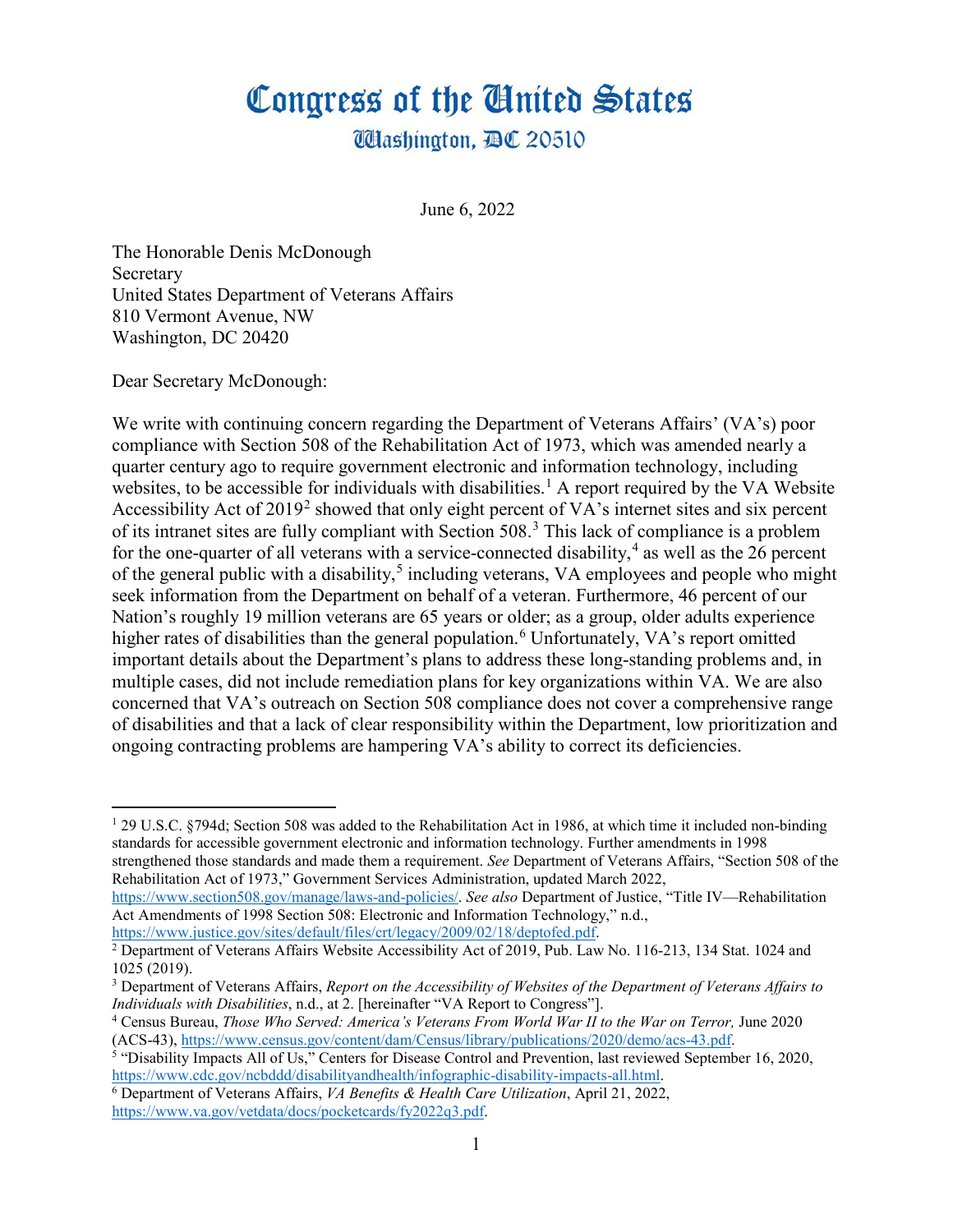VA's Website Accessibility Act report to Congress was mandated so VA would be required to show how the agency will fix its websites for all Americans, but it was incomplete and lacked key details. The submissions from the National Cemetery Administration and the Veterans Benefits Administration (VBA) were less than one page long and failed to include substantial plans for remediation. The report also: (1) did not include detailed timelines for remediation for VA as a whole or any organizational element except for the Veterans Health Administration (VHA); (2) failed to explain how VA will prioritize websites for remediation; and (3) lacked plans for sustained involvement from stakeholders representing different disabilities. For these reasons, VA's report failed to meet the law's requirements.

Based on recent discussions with veteran service organizations, disability groups, outside experts and VA itself, we do not believe VA is conducting sufficient outreach on Section 508 remediation.<sup>[7](#page-1-0)</sup> Examples of disabilities protected by Section 508 include, but are not limited to, visual disabilities, hearing disabilities, cognitive impairment and physical disabilities.<sup>[8](#page-1-1)</sup> Yet, during a meeting on March 24, VA officials stated that they receive "anecdotal feedback" from individuals with disabilities other than blindness, which we view as insufficient. According to VA, "more than 185,000 veterans who use VA for their health care have been diagnosed with at least one [traumatic brain injury]," a condition that can cause cognitive impairment.<sup>[9](#page-1-2)</sup> VA has also noted that "[h]earing problems… are by far the most prevalent service-connected disability among American veterans."[10](#page-1-3) VA's outreach to the blind community is of great importance but should be a starting point rather than an ending point. VA must include a broader range of individuals with disabilities in the remediation process in a substantive and sustained way.

During the March meeting, VA officials indicated that hundreds of thousands of Section 508 compliance issues remain to be resolved across the Department's various websites. Furthermore, they informed our staff that VA has been unable to scan its websites for compliance with Section 508 since October 2021, due to a lapsed contract. Our offices were unaware of that development, which has significant bearing on the agency's ability to ensure its websites are accessible. Such issues are the latest examples of long-standing Section 508 shortfalls facing the VA.<sup>[11](#page-1-4)</sup> For example, in 2016, the VA Office of Inspector General (OIG) conducted an audit of the MyCareers@VA website, which found that Department officials "did not address nearly 200 known Section 508 compliance issues and did not seek certification of compliance" before launching an "enhanced version" of the MyCareer@VA website in 2015.<sup>[12](#page-1-5)</sup> The OIG cited

<span id="page-1-0"></span> $\overline{a}$  $^7$  This is a long-standing issue, as evidenced by the Department of Justice's most recent government-wide Section 508 compliance report, which was released in 2012. That report underscored the importance of such outreach, when it noted that "…agencies can improve accessibility and usability of a web page by including people with disabilities" in Section 508 testing. United States Department of Justice Civil Rights Division ADA, *Section 508 Report to the President and Congress: Accessibility of Federal Electronic and Information Technology, September 2012, https://www.ada.gov/508/508 Report.htm.* 

<span id="page-1-2"></span><span id="page-1-1"></span><sup>&</sup>lt;sup>8</sup> *Supra*, "VA Report to Congress," note 3. 9 "VA research on Traumatic Brain Injury (TBI)," Office of Research & Development, Department of Veterans, last modified February 16, 2022, https://www.research.va.gov/topics/t

<span id="page-1-3"></span><sup>&</sup>lt;sup>10</sup> "VA research on Hearing Loss," Office of Research & Development, Department of Veterans, last modified February 16, 2022, https://www.research.va.gov/topics/hearing.cfm.

<span id="page-1-4"></span><sup>&</sup>lt;sup>11</sup> Department of Veterans Affairs Office of Inspector General, *Review of Alleged Noncompliance With Section 508 of the Rehabilitation Act on MyCareer@VA Web Site*, April 7, 2016 (VA OIG 15-02781-153), [https://www.oversight.gov/sites/default/files/oig-reports/VAOIG-15-02781-153.pdf.](https://www.oversight.gov/sites/default/files/oig-reports/VAOIG-15-02781-153.pdf) 12 *Id.*, at 2.

<span id="page-1-5"></span>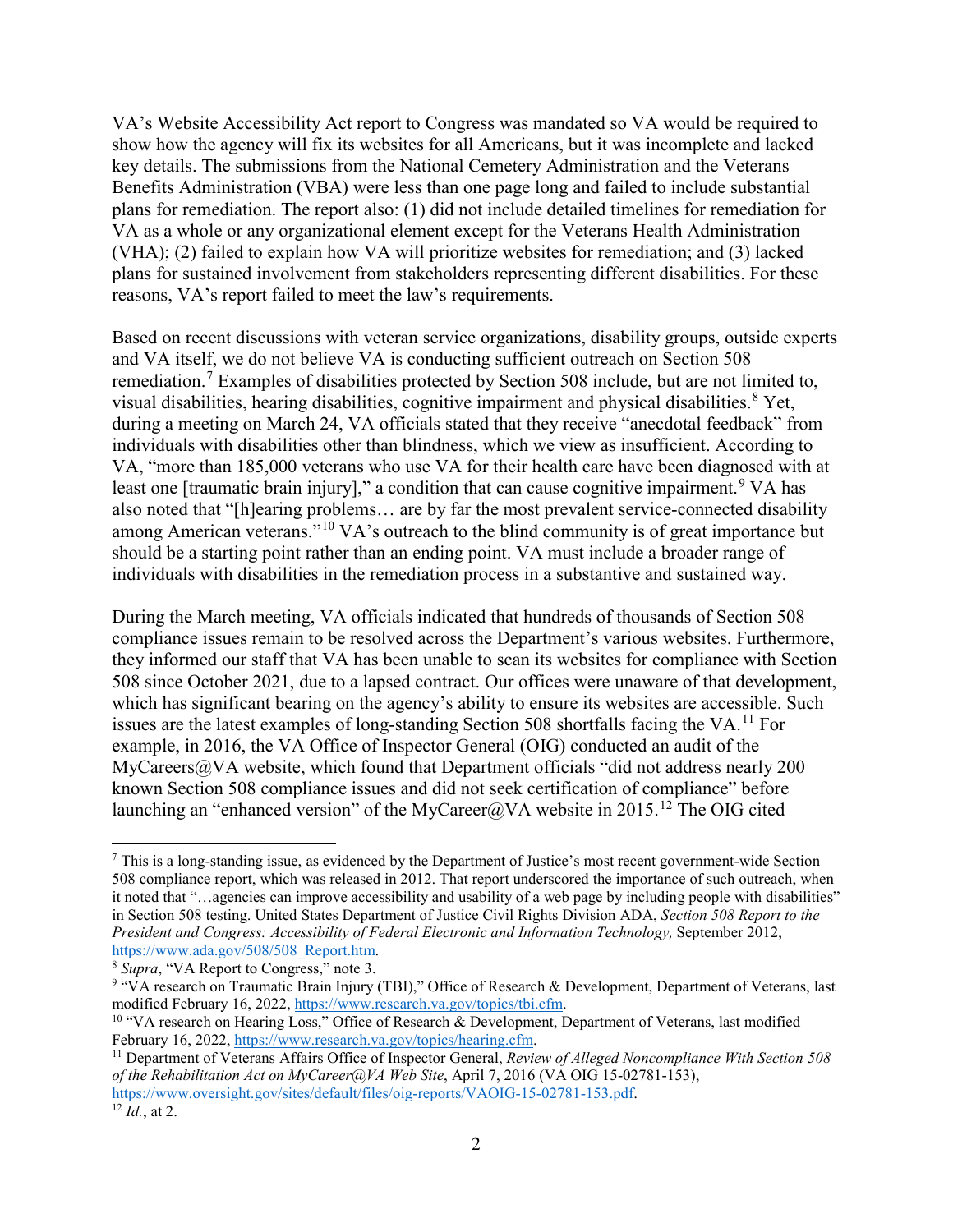several reasons for this outcome, including inadequate policy guidance from VA leadership, inadequate processes to ensure  $508$  compliance and inadequate oversight of contractors.<sup>[13](#page-2-0)</sup>

Given the enormous task facing VA, the lack of substantive remediation plans and the uneven progress toward compliance spanning multiple presidential administrations, we seek additional information about the Department's plans to improve its Section 508 compliance. We ask that you continue to provide our offices with briefings from the appropriate VA offices beginning in June 2022. In addition, we ask that VA provide the information and documents requested below:

- 1. Please resubmit a revised VA Website Accessibility Act report containing the omitted information, including:
	- a. Detailed information for remediating the National Cemetery Administration and VBA websites.
	- b. Detailed information on how VA will involve a range of stakeholders, including people with disabilities and their advocates, in soliciting accessibility problems and testing remediated websites.
	- c. Specific details on how VA is going to prioritize which websites it fixes first, as well as remediation timelines for both the entire VA and each organizational subdivision.
	- d. Please also provide copies of compliance audits completed by VA's Section 508 office that provide supporting evidence for the compliance gaps or barriers to Section 508 compliance identified in VA's plans.<sup>[14](#page-2-1)</sup>
- 2. In VA Central Office and the Office of Information and Technology's report to Congress, the Department states that it will "[a]dvocate for the creation of a VA Accessibility Offic[e]" as part of its Section 508 remediation plan. This office "will provide policy and training support to the enterprise as well as the operational tasks of assisting the enterprise in the remediation of accessibility issues." It would also "combine the Section 501, Section 504 and Section 508 offices" into the new enterprise-wide office.<sup>[15](#page-2-2)</sup> Please provide an update on the status of this office and a timeline for its establishment, and answer the following questions:
	- a. Which office or offices at VA currently has responsibility for overseeing the VA's Section 508 remediation efforts? Please describe how that office oversees the entire agency, and how individual VA organizations like VHA, VBA and the National Cemetery Administration report back to them on their Section 508 efforts.
	- b. Are there specific projects, including but not limited to VA's Electronic Health Record Modernization contract, that are subject to a different Section 508 reporting process than the rest of VA? If so, what is the justification for setting up a different reporting process?

 $\overline{a}$  $^{13}$  *Id.*, at 4.

<span id="page-2-1"></span><span id="page-2-0"></span><sup>14</sup> "What is the Role of the Section 508 Office?" Section 508 Office, Department of Veterans Affairs, last modified May 4, 2022, [https://www.section508.va.gov/.](https://www.section508.va.gov/) The VA's Section 508 office conducts "audits and validates [Information and Communication Technology] for compliance with Section 508 standards and policies."

<span id="page-2-2"></span><sup>&</sup>lt;sup>15</sup> *Supra*, "VA Report to Congress," note 3.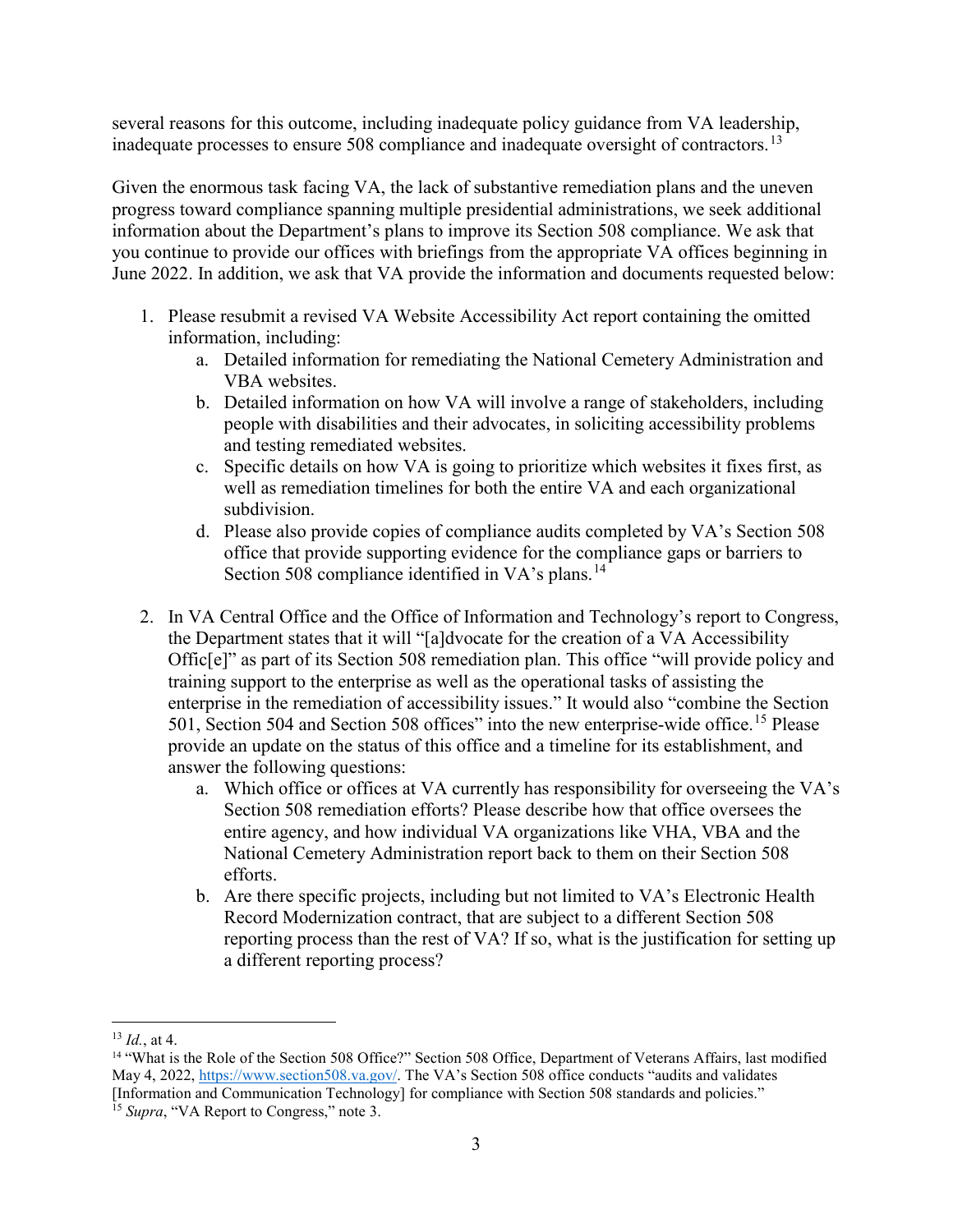- c. In what specific ways would a central VA Accessibility Office help VA improve its Section 508 compliance and remediation process compared to the current structure?
- 3. Please describe what steps VA is currently taking or will take to engage with groups representing different classes of disabilities. How does VA plan to broaden its current outreach to be more inclusive of different types of disabilities, including but not limited to the ones outlined in this letter?
- 4. During the March meeting, VA informed our staff that a lapsed contract had rendered the Department unable to scan its websites for compliance with Section 508 since October 2021. Contracting plays a major role in Section 508 compliance, both in the form of remediation and in the form of delivering accessible novel technology.
	- a. Please describe how the VA uses contractors and subcontractors to monitor and remediate Section 508 compliance problems with existing technology.
	- b. Please provide a list of all contracts, including task orders, related to Section 508 monitoring or remediation that have lapsed for any amount of time since January 1, 2019. For each of these lapsed contracts, please describe the capacity that was lost and the services/projects that were delayed while the contract was lapsed.
- 5. VA recently proposed regulations to improve its evaluation of information technology projects for Section 508 compliance, an issue that the VA's OIG identified as a problem for the Department in 2016. The proposed regulations specifically call for including a Section 508 checklist in VA solicitations and establishing a website to help contractors with Section 508 standards.<sup>[16](#page-3-0)</sup>
	- a. How does the VA currently evaluate contractors' ability to meet specific requirements for Section 508 accessibility and ensure that contractors are aware of those requirements?
	- b. Does the VA have plans to further strengthen how it evaluates the ability of contractors to carry out work in compliance with Section 508?
- 6. Disability advocates have raised concern that VA is seeking waivers from Section 508 for some ongoing projects, including its new electronic health record system.
	- a. Please outline VA's process for determining the need for and approving a Section 508 waiver, including the circumstances under which a waiver can be requested, how these waivers are evaluated and which office or individual is responsible for approving a waiver. Are these processes uniform across VA, its components, contractors and subcontractors? If not, how do they differ, and what is the justification for those differences?

 $\overline{a}$ 

<span id="page-3-0"></span><sup>&</sup>lt;sup>16</sup> "VA Acquisition Regulation: Acquisition of Information Technology; and Other Contracts for Goods and Services involving Information, VA Sensitive Information, and Information Security; and Liquidated Damages Requirements for Data Breach," Department of Veterans Affairs, 86 Fed. Reg., No. 219, November 14, 2021, *See*  VAAR Part 839—Acquisition of Information Technology, at 64137; *see also* VAAR Part 852—Solicitation Provisions and Contract Clauses, at 64139; *see also* proposed regulatory language, at 64157- 64158. <https://www.federalregister.gov/d/2021-24299>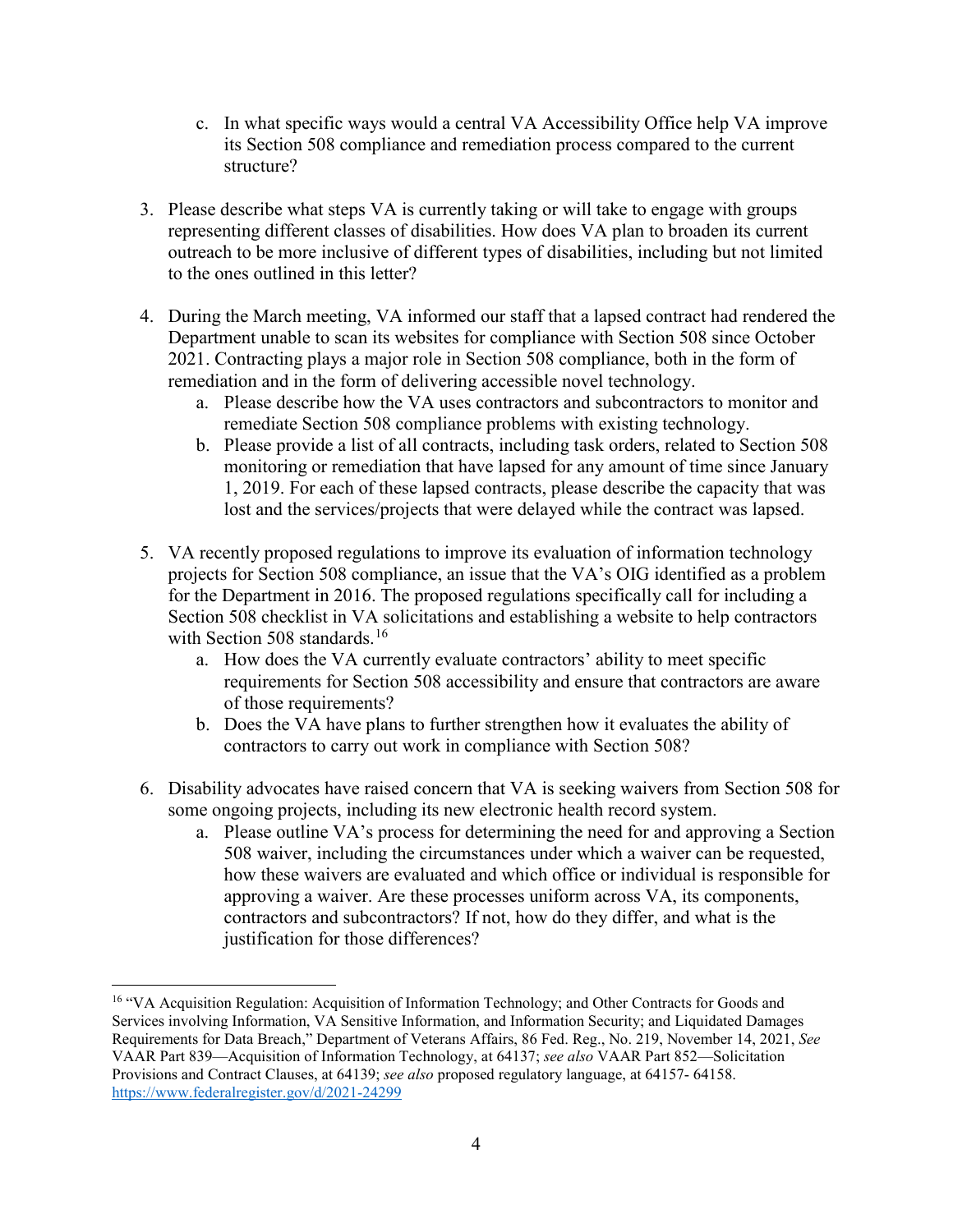- b. Please provide a list of all waivers or other variances from the requirements of Section 508 of the Rehabilitation Act that VA, one of its components, contractors, or subcontractors, has sought or operated under since January 1, 2019. Please individually justify the rationale for all waivers the Department has sought.
- 7. Veterans service organizations have expressed concern that VA's patient check-in kiosks remain an issue for individuals with disabilities. Those kiosks are scheduled to be phased out, but we are concerned that veterans may face access issues in the meantime.
	- a. What is the current rollout schedule for VHA's mobile app? When does the VA currently expect to begin and complete its phase out of kiosks?
	- b. How does VA provide accessible services in the meantime?
	- c. What kind of training is provided to VA staff to assist individuals with disabilities at VA medical centers?
	- d. How will VA ensure that the mobile application replacing the kiosks is accessible to people with disabilities, and ensure that veterans without access to mobile phones will have ready access to VA services?

Given these long-standing issues, we seek your commitment to prioritize Section 508 compliance and keep our offices abreast of developments concerning your remediation efforts. We ask that VA schedule the first briefing to begin answering the above questions by the end of June 2022. In addition to answering our questions, we welcome information about whether VA has the resources, personnel, and legislative authorities necessary to comply with the law and improve accessibility. We look forward to working with you on this important issue.

Sincerely,

Bob Covey

Robert P. Casey, Jr. Tim Scott Chairman Ranking Member

for That

Jon Tester **Jerry Moran** Chairman Ranking Member Senate Committee on Veterans' Affairs Senate Committee on Veterans' Affairs

Senate Special Committee on Aging Senate Special Committee on Aging

 $\mathcal{L}=\mathcal{L}=\mathcal{L}=\mathcal{L}=\mathcal{L}=\mathcal{L}=\mathcal{L}=\mathcal{L}=\mathcal{L}=\mathcal{L}=\mathcal{L}=\mathcal{L}=\mathcal{L}=\mathcal{L}=\mathcal{L}=\mathcal{L}=\mathcal{L}=\mathcal{L}=\mathcal{L}=\mathcal{L}=\mathcal{L}=\mathcal{L}=\mathcal{L}=\mathcal{L}=\mathcal{L}=\mathcal{L}=\mathcal{L}=\mathcal{L}=\mathcal{L}=\mathcal{L}=\mathcal{L}=\mathcal{L}=\mathcal{L}=\mathcal{L}=\mathcal{L}=\mathcal{L}=\mathcal{$